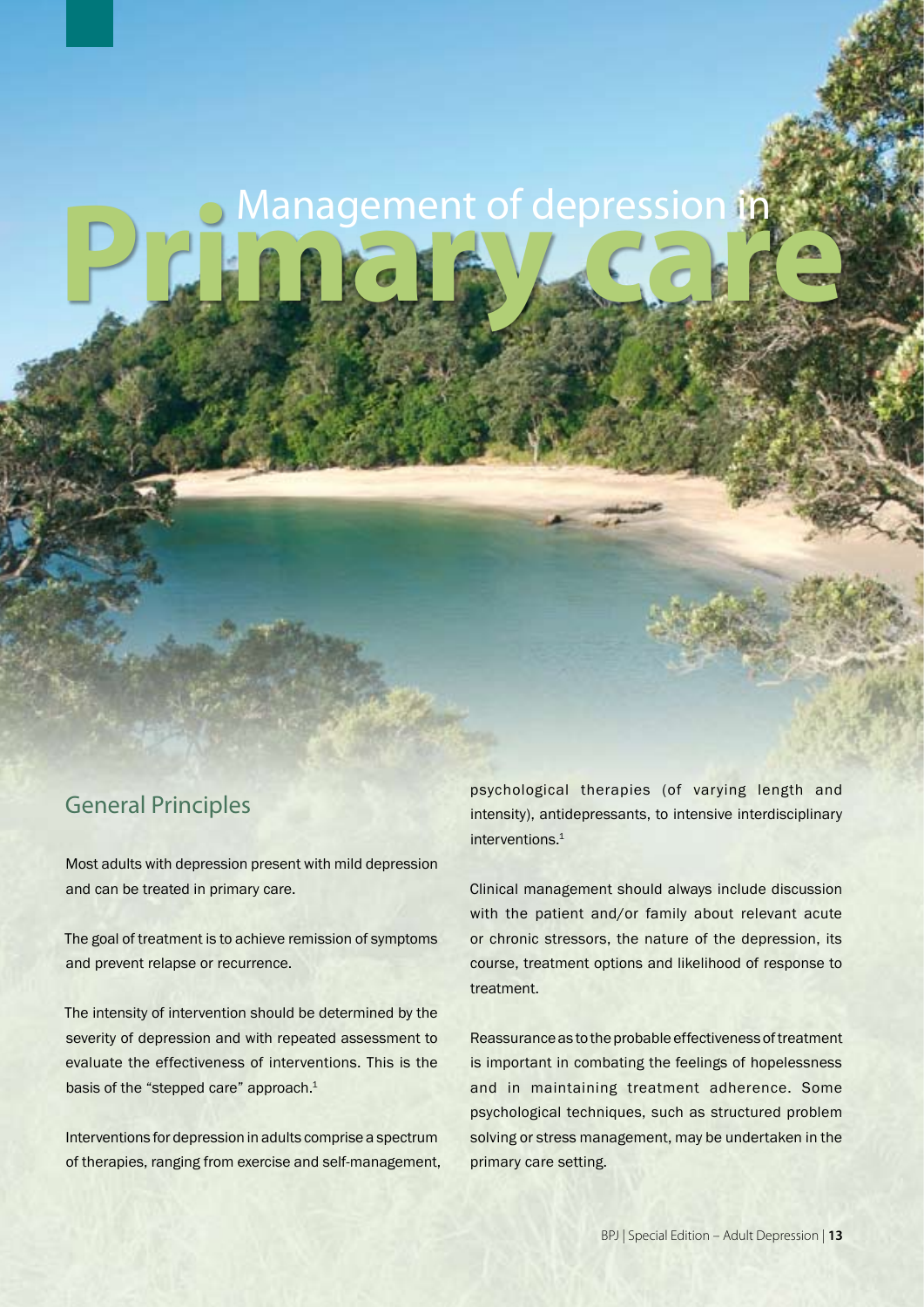## **Initial management of depression in adults**

Summary algorithms for the general management of mild, moderate and severe depression based on the PHQ-9 score are available in Appendices 1–4.

|               | <b>Mild</b> Active management                                                                       |
|---------------|-----------------------------------------------------------------------------------------------------|
|               | <b>Moderate</b> Active management and either an<br>SSRI or structured psychological<br>intervention |
| <b>Severe</b> | Active management, antidepressant<br>plus structured psychological<br>intervention                  |

Everyone with depression requires active management which involves lifestyle review, identification of stressors, support strategies and how to achieve change.



## **Stepped Care**

The stepped care model involves starting with low intensity therapy (e.g. guided self help, exercise), monitoring response and moving to more intensive treatment (e.g. structured psychological therapy, antidepressants) only if the problem persists. Support and encouragement during guided self help and repeated clinical assessment are important features of this approach.

The choice of initial therapy depends on the severity of the disorder, the person's needs and preferences, service availability and access.

# **Interdisciplinary Approach**

The management and screening for depression ideally involves an interdisciplinary approach including input from general practitioners, nursing staff and a wide range of other health care professionals. There are numerous situations and opportunities for health care professionals to act as the first point of contact by identifying those with problems and referring on for further advice if necessary.

## **Shared decision making**

Treatment for depression is influenced by an individual's values, preferences, lifestyle, and cultural perspectives. Successful management requires active patient choice between treatment options.

## **Culturally competent care – pause, ask and act**

All practitioners need to be competent in dealing with patients whose cultures differ from their own. There is evidence that when the practitioner and the patient come from different cultural or racial groups, the practitioner devotes less attention to building and maintaining the relationship.1

No one can be expected to be an expert on every culture, the basic approach is to pause, ask and act.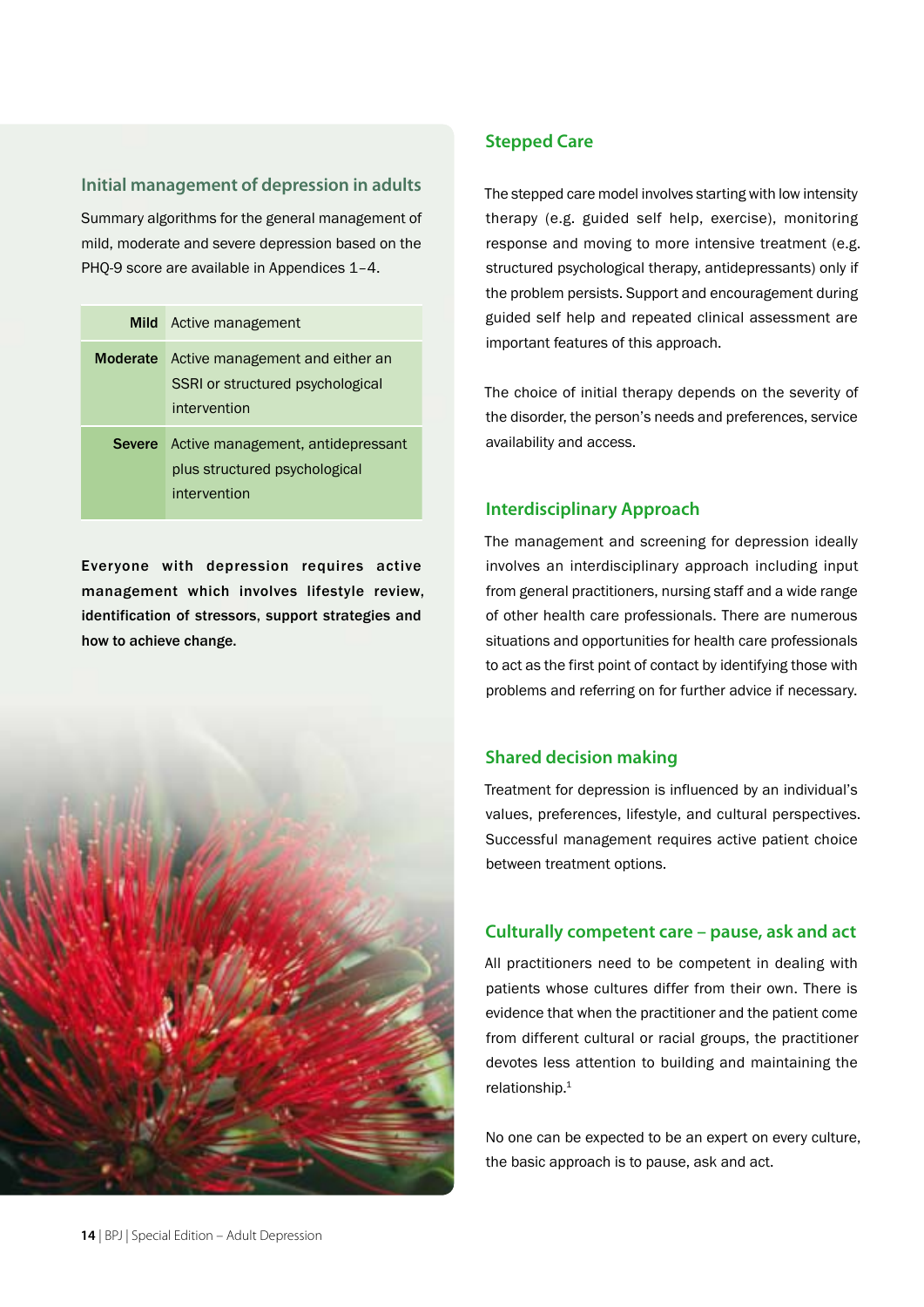$\odot$  For more on this approach see "Providing Palliative Care to Māori" available from: www.bpac.org. nz?keyword=palliative

The needs and perceptions of people of different ethnicity, race and sexual orientation should be considered. Simply recognising that people from different cultures might perceive and deal with mental health problems in different ways is an important first step. Practitioners should consider consulting appropriate persons to assist cultural understanding. Language and comprehension differences can also pose challenges.

The stigma associated with depression has been significantly reduced in recent years but this may still be a major barrier in some groups, particularly among recent immigrants from countries where mental illness may be perceived as a personal failing rather than an illness.

# Active support and management

Successful management of depression depends largely on enabling the patient to be an active participant in the care process. A collaborative partnership between practitioner and patient is a consistent predictor of therapy outcomes for both pharmacological and psychological treatments.

Active support also involves identifying any problems and either taking to steps to resolve them or finding coping strategies. For example, in cases of workplace stress, support may be provided by an employee assistance program (EAP) to identify and resolve workplace issues that may be adversely affecting a person's mental health. Liaison between the general practitioner or practice nurse and an EAP might be required. Relationship counseling, moral or religious support are other avenues of support that may be considered.

Key components of active support include:

▪ Identifying specific problems and working to either remove them or come to accept them

- Offering practical support to problem solving, e.g. EAP
- Forming a supportive and collaborative relationship between the person with depression and their family/whānau
- Incorporating the needs and resources of the family/whānau into the care plan
- Involving the patient in treatment planning such as setting goals, exercise and healthy eating
- Providing accurate information about the importance of active family/whānau involvement, adherence to treatment and follow up
- If appropriate, referring to e-therapy (see page 17) and self support resources

Self-management includes exercise, activities (involving family/whānau and friends), advice on sleep hygiene, e-therapy (see page 17), improving lifestyle and diet and avoiding alcohol and recreational drugs. Patients can be encouraged to keep a diary to aid in self monitoring and reviewing the effects of any lifestyle changes.

Māori, Pacific people and other groups may include other approaches such as prayer and traditional healing.

# Guided self-help and e-therapy

Guided self-help refers to the provision of psychological therapy in the form of written materials, booklets or electronic based resources.

IT based materials have become known as e-therapy. This refers to a range of techniques using internet communication technology to facilitate counselling, support and self motivated management of life issues that are impacting on mental health. In the past it has been referred to as on-line counselling or coaching, but these do not cover the range of techniques now being used which include: email, real time chat and video, online conferencing, video games and interactive tools. It can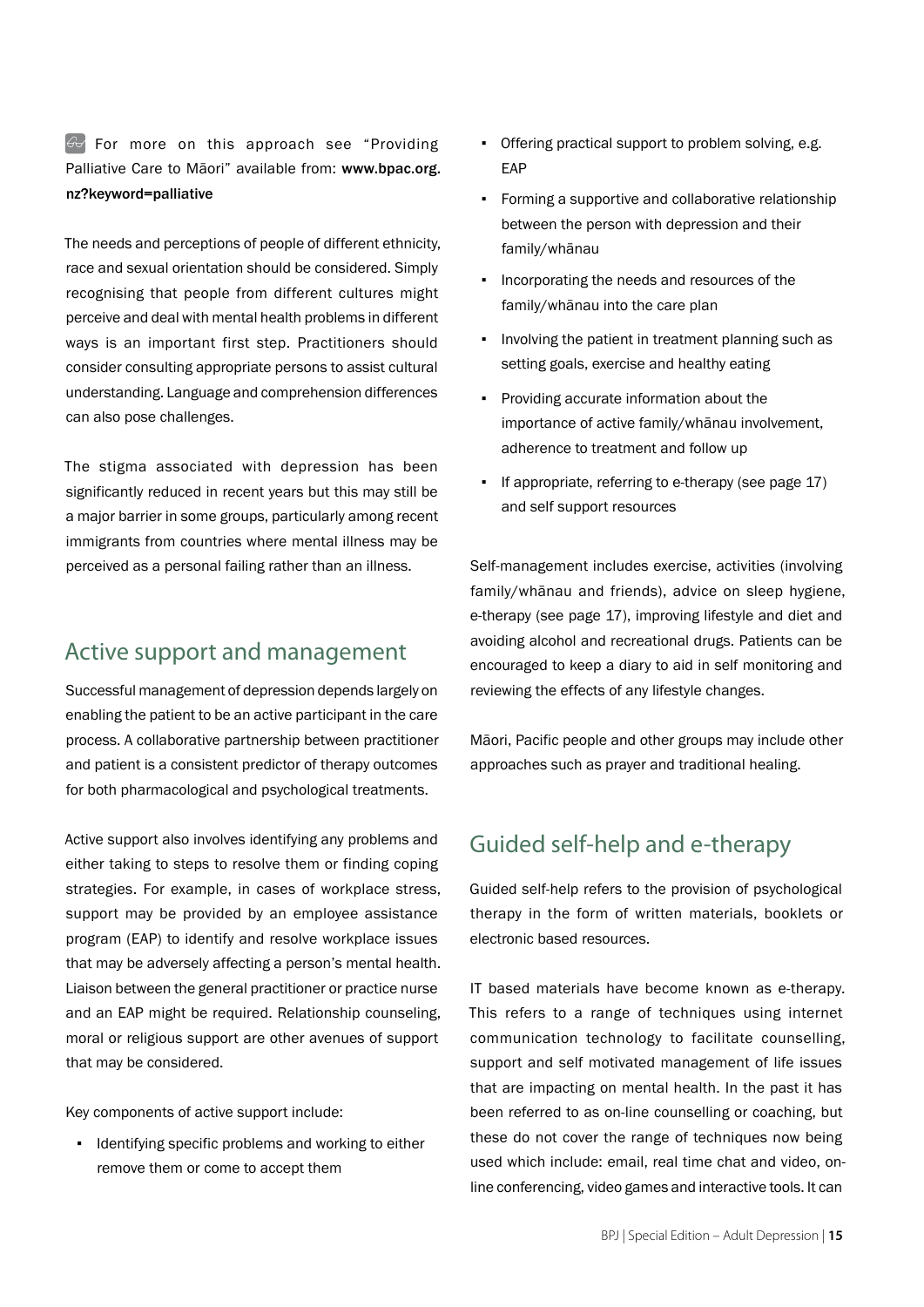be used in conjunction with traditional psychotherapy or a lifestyle management tool. E-therapy can also be used in combination with antidepressant treatment and to help prevent relapse of depressive symptoms once they have resolved.

There are encouraging signs that web-based self management interventions may be useful in treating depressive symptoms in primary care patients. However, there are literally hundreds of resources that can be retrieved by a search on the internet and most of these have not been validated and may be of dubious quality. It is preferable to direct patients to reputable sites (see e-therapy resources on next page).

# Psychological Therapy

Brief structured psychological interventions can be effective for the common mental disorders presenting in primary care. They can be provided by primary care practitioners with appropriate training.

A structured psychological intervention is a treatment option for all patients with moderate depression and as combination therapy with antidepressants in patients with severe depression.

For moderate depression a psychological intervention could consist of 6–8 sessions of Cognitive Behaviour Therapy (CBT), Interpersonal Therapy (IPT), or structured Problem Solving Therapy (PST) over 10–12 weeks. Most primary care practitioners already draw on elements of these in much briefer interventions in their routine clinical practice. Full courses of specific treatment should be provided by suitably trained practitioners.

For a patient with more severe depression, a longer structured psychological intervention (e.g. 16–20 sessions of CBT or IPT) is an appropriate first-line treatment if this is available. In severe depression, a combination of antidepressant treatment and structured psychological intervention should be considered as the combination is more effective than either treatment used alone.

#### Cognitive Behavior Therapy

CBT is an active, structured intervention in which the patient and therapist work collaboratively to identify the effects of thoughts, beliefs and interpretations on current problem areas, and develop the patient's skills to identify, monitor and counteract problem thoughts, beliefs and interpretations. The patient learns a repertoire of appropriate coping skills.

#### Problem Solving Therapy

PST is a structured intervention focusing on identifying specific problem areas and working collaboratively to prioritise problems, break them down into specific manageable tasks, choose solutions and develop appropriate coping behaviours. PST can be readily learnt by a member of the primary care team and can be delivered in short sessions within a feasible time frame.

#### Interpersonal Therapy

IPT is a structured intervention that focuses on interpersonal and relationship issues. Therapist and patient work collaboratively to identify the effects of key problem areas associated with interpersonal conflicts, role transitions, grief and loss, and social skills. Symptoms reduce when strategies are developed to cope with or resolve these problem areas.